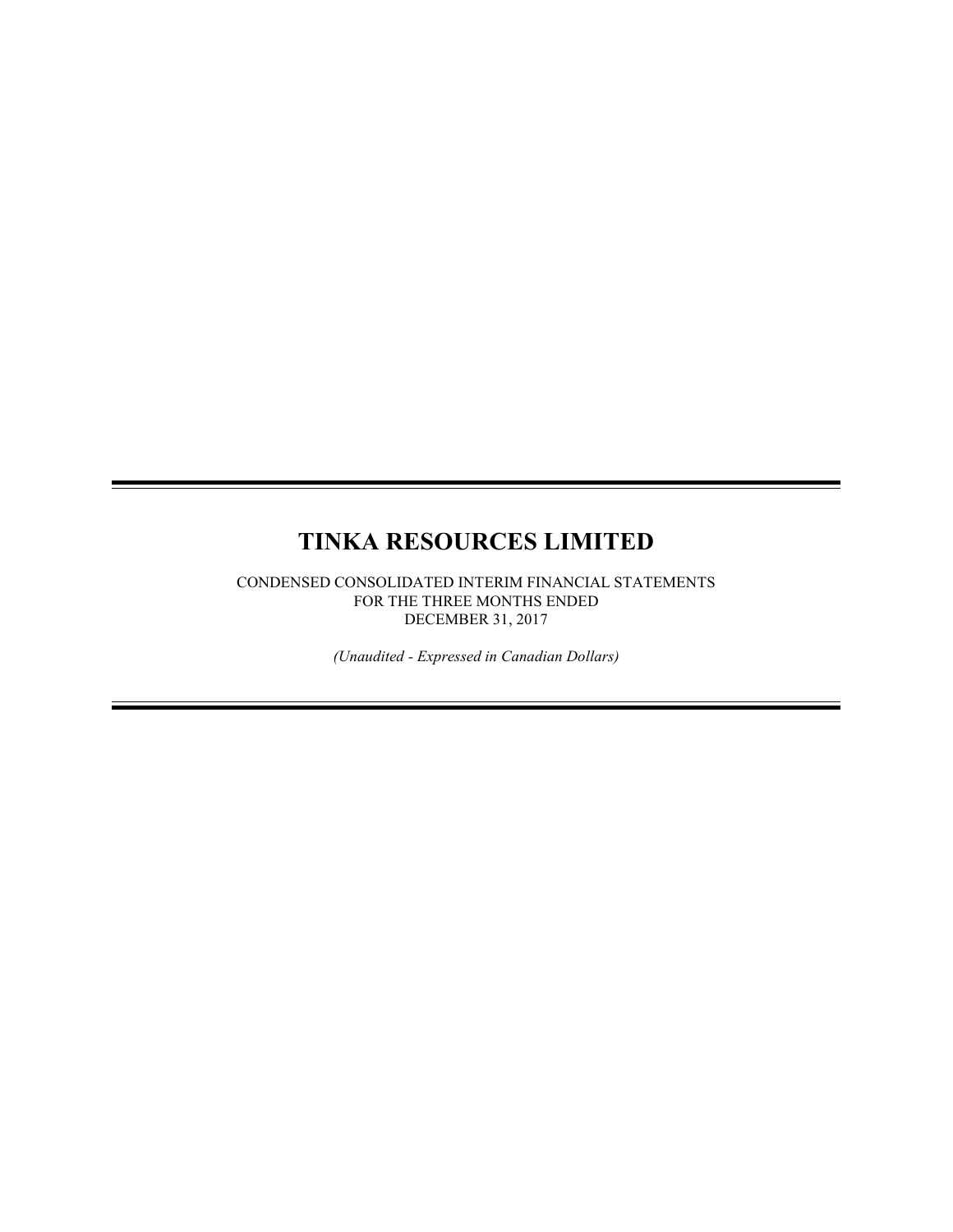# **TINKA RESOURCES LIMITED**

**CONDENSED CONSOLIDATED INTERIM STATEMENTS OF FINANCIAL POSITION**

*(Unaudited - Expressed in Canadian Dollars)*

|                                                                                                 | <b>Note</b> | December 31,<br>2017<br>$\mathbf{s}$    | September 30,<br>2017<br>\$               |
|-------------------------------------------------------------------------------------------------|-------------|-----------------------------------------|-------------------------------------------|
| <b>ASSETS</b>                                                                                   |             |                                         |                                           |
| <b>Current assets</b><br>Cash<br>GST receivable<br>Amounts receivable<br>Prepaid expenses       |             | 6,876,256<br>13,301<br>13,615<br>40,041 | 6,036,919<br>10,916<br>13,021<br>100,960  |
| <b>Total current assets</b>                                                                     |             | 6,943,213                               | 6,161,816                                 |
| <b>Non-current assets</b><br>Property, plant and equipment<br>Exploration and evaluation assets | 4<br>5      | 28,862<br>31,220,121                    | 30,635<br>28,862,723                      |
| <b>Total non-current assets</b>                                                                 |             | 31,248,983                              | 28,893,358                                |
| <b>TOTAL ASSETS</b>                                                                             |             | 38, 192, 196                            | 35,055,174                                |
| <b>LIABILITIES</b>                                                                              |             |                                         |                                           |
| <b>Current liabilities</b><br>Accounts payable and accrued liabilities                          | 7           | 413,299                                 | 512,666                                   |
| <b>TOTAL LIABILITIES</b>                                                                        |             | 413,299                                 | 512,666                                   |
| <b>SHAREHOLDERS' EQUITY</b><br>Share capital<br>Share-based payments reserve<br>Deficit         | 6<br>6      | 57,264,740<br>5,178,735<br>(24,664,578) | 53,486,789<br>5,198,982<br>(24, 143, 263) |
| <b>TOTAL SHAREHOLDERS' EQUITY</b>                                                               |             | 37,778,897                              | 34,542,508                                |
| <b>TOTAL LIABILITIES AND SHAREHOLDERS' EQUITY</b>                                               |             | 38,192,196                              | 35,055,174                                |

 $\mathcal{L}_\mathcal{L} = \{ \mathcal{L}_\mathcal{L} = \{ \mathcal{L}_\mathcal{L} = \{ \mathcal{L}_\mathcal{L} = \{ \mathcal{L}_\mathcal{L} = \{ \mathcal{L}_\mathcal{L} = \{ \mathcal{L}_\mathcal{L} = \{ \mathcal{L}_\mathcal{L} = \{ \mathcal{L}_\mathcal{L} = \{ \mathcal{L}_\mathcal{L} = \{ \mathcal{L}_\mathcal{L} = \{ \mathcal{L}_\mathcal{L} = \{ \mathcal{L}_\mathcal{L} = \{ \mathcal{L}_\mathcal{L} = \{ \mathcal{L}_\mathcal{$ 

**Event after the Reporting Period** - Note 11

These condensed consolidated interim financial statements were approved for issue by the Board of Directors on February 27, 2018 and are signed on its behalf by:

*/s/ Graham Carman /s/ Nick DeMare* Graham Carman Director Director

*The accompanying notes are an integral part of these condensed consolidated interim financial statements.*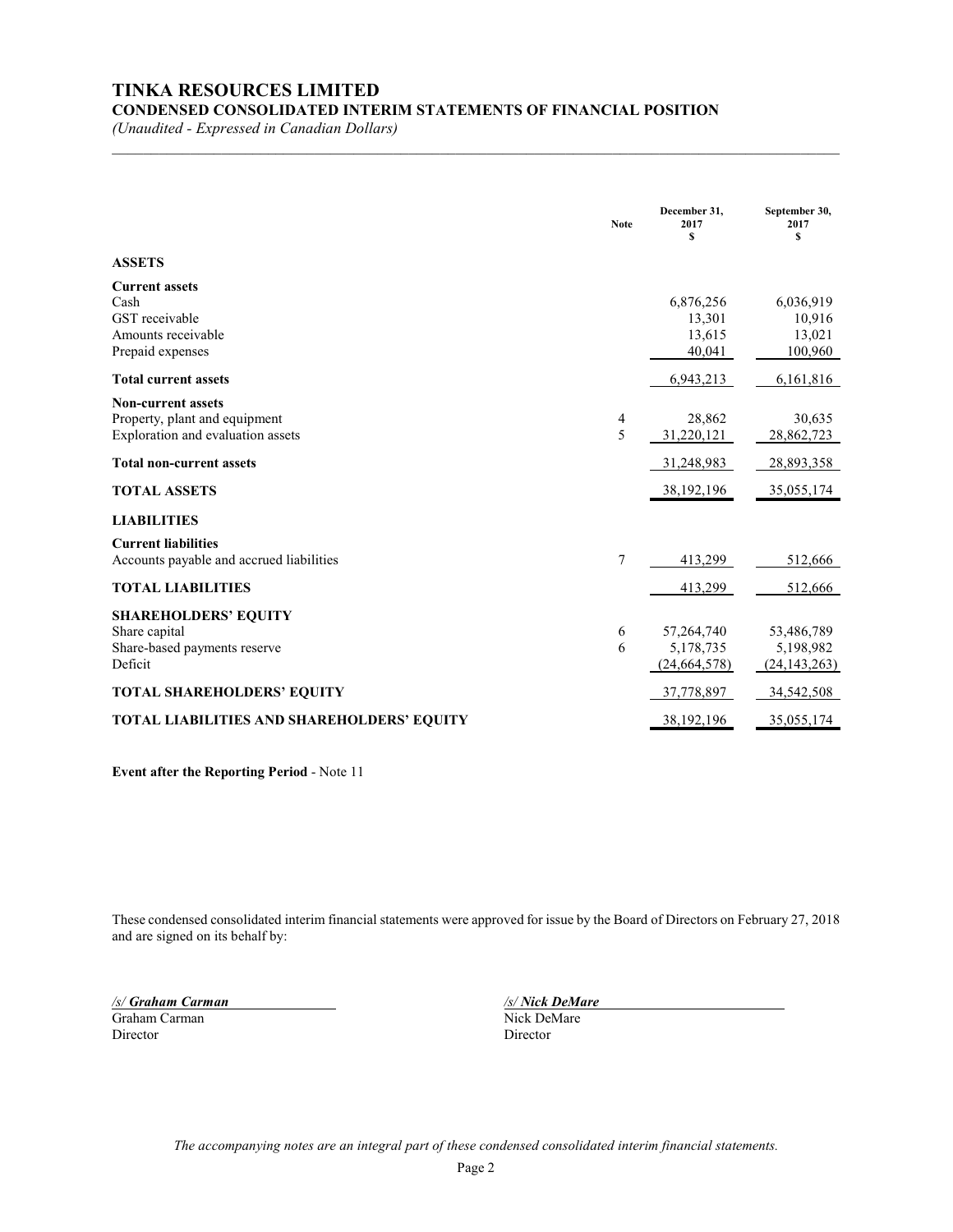# **TINKA RESOURCES LIMITED CONDENSED CONSOLIDATED INTERIM STATEMENTS OF COMPREHENSIVE LOSS**

 $\mathcal{L}_\text{max} = \mathcal{L}_\text{max} = \mathcal{L}_\text{max} = \mathcal{L}_\text{max} = \mathcal{L}_\text{max} = \mathcal{L}_\text{max} = \mathcal{L}_\text{max} = \mathcal{L}_\text{max} = \mathcal{L}_\text{max} = \mathcal{L}_\text{max} = \mathcal{L}_\text{max} = \mathcal{L}_\text{max} = \mathcal{L}_\text{max} = \mathcal{L}_\text{max} = \mathcal{L}_\text{max} = \mathcal{L}_\text{max} = \mathcal{L}_\text{max} = \mathcal{L}_\text{max} = \mathcal{$ 

*(Unaudited - Expressed in Canadian Dollars)*

|                                                                          |             |             | <b>Three Months Ended</b><br>December 31 |  |
|--------------------------------------------------------------------------|-------------|-------------|------------------------------------------|--|
|                                                                          | <b>Note</b> | 2017<br>\$  | 2016<br>s                                |  |
| <b>Expenses</b>                                                          |             |             |                                          |  |
| Accounting and administration                                            | 7(b)(ii)    | 29,798      | 15,625                                   |  |
| Audit                                                                    |             | 38,760      | 36,720                                   |  |
| Corporate development                                                    |             | 11,278      | 13,630                                   |  |
| Depreciation                                                             |             | 1,484       | 2,012                                    |  |
| General exploration                                                      |             | 29,764      | 25,383                                   |  |
| Investment conferences                                                   |             | 51,889      | 21,432                                   |  |
| Investor relations                                                       |             | 22,500      | 15,000                                   |  |
| Legal                                                                    |             | 62,151      | 1,292                                    |  |
| Management fees                                                          | 7(a)        | 70,002      | 55,000                                   |  |
| Office                                                                   |             | 37,001      | 35,171                                   |  |
| Professional fees                                                        | 7           | 45,824      | 85,412                                   |  |
| Regulatory                                                               |             | 10,176      | 1,814                                    |  |
| Rent                                                                     | 7(b)        | 6,755       | 11,916                                   |  |
| Salaries, wages and benefits                                             |             | 113,290     | 76,065                                   |  |
| Shareholder costs                                                        |             | 14,792      | 5,400                                    |  |
| Share-based compensation                                                 | 6(d)        |             | 13,278                                   |  |
| Transfer agent                                                           |             | 4,519       | 3,510                                    |  |
| Travel and related                                                       |             | 74,080      | 54,127                                   |  |
|                                                                          |             | 624,063     | 472,787                                  |  |
| Loss before other items                                                  |             | (624, 063)  | (472, 787)                               |  |
| <b>Other items</b>                                                       |             |             |                                          |  |
| Interest income                                                          |             | 21,218      | 17,677                                   |  |
| Foreign exchange gain                                                    |             | 81,530      | 41,243                                   |  |
|                                                                          |             | 102,748     | 58,920                                   |  |
| Net loss and comprehensive loss for the period                           |             | (521,315)   | (413, 867)                               |  |
|                                                                          |             |             |                                          |  |
| Loss per share - basic and diluted                                       |             | \$(0.00)    | \$(0.00)                                 |  |
| Weighted average number of common shares outstanding - basic and diluted |             | 216,837,558 | 181,789,779                              |  |

*The accompanying notes are an integral part of these condensed consolidated interim financial statements.*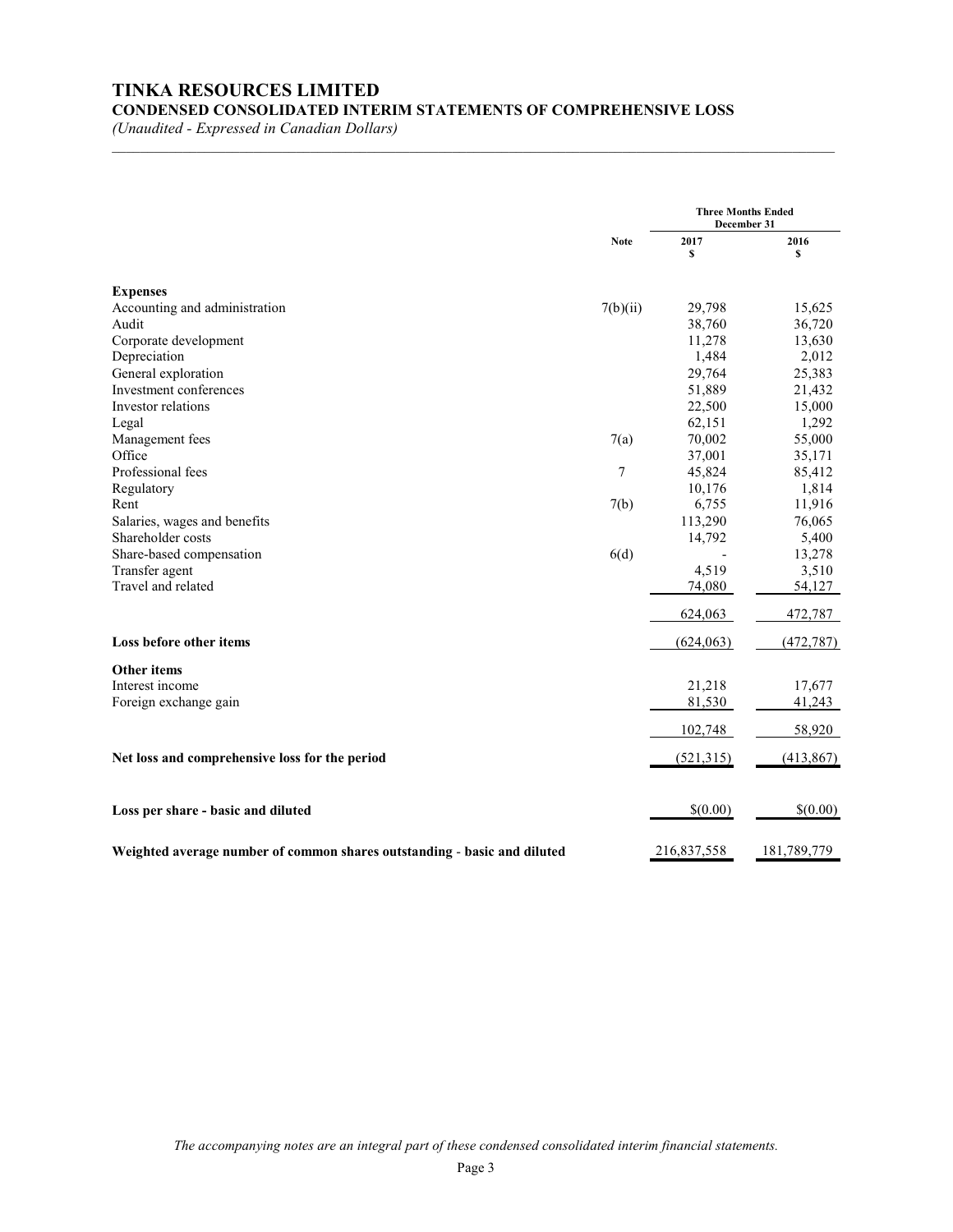# **TINKA RESOURCES LIMITED CONDENSED CONSOLIDATED INTERIM STATEMENTS OF CHANGES IN EQUITY**

*(Unaudited - Expressed in Canadian Dollars)*

|                                                                                | Three Months Ended December 31, 2017 |                     |                                                       |                      |                             |  |
|--------------------------------------------------------------------------------|--------------------------------------|---------------------|-------------------------------------------------------|----------------------|-----------------------------|--|
|                                                                                | <b>Share Capital</b>                 |                     |                                                       |                      |                             |  |
|                                                                                | Number of<br><b>Shares</b>           | Amount<br>S         | <b>Share-Based</b><br><b>Payments</b><br>Reserve<br>S | <b>Deficit</b><br>\$ | Total<br><b>Equity</b><br>S |  |
| Balance at September 30, 2017                                                  | 211,987,322                          | 53,486,789          | 5,198,982                                             | (24, 143, 263)       | 34,542,508                  |  |
| Common shares issued for:<br>- share options exercised<br>- warrants exercised | 300,000<br>12,232,347                | 88,000<br>3,669,704 |                                                       | -                    | 88,000<br>3.669.704         |  |
| Transfer on exercise of share options<br>and finders' warrants<br>Net loss     |                                      | 20,247              | (20, 247)                                             | (521, 315)           | (521, 315)                  |  |
| <b>Balance at December 31, 2017</b>                                            | 224,519,669                          | 57, 264, 740        | 5,178,735                                             | (24,664,578)         | 37,778,897                  |  |

 $\mathcal{L}_\text{max} = \mathcal{L}_\text{max} = \mathcal{L}_\text{max} = \mathcal{L}_\text{max} = \mathcal{L}_\text{max} = \mathcal{L}_\text{max} = \mathcal{L}_\text{max} = \mathcal{L}_\text{max} = \mathcal{L}_\text{max} = \mathcal{L}_\text{max} = \mathcal{L}_\text{max} = \mathcal{L}_\text{max} = \mathcal{L}_\text{max} = \mathcal{L}_\text{max} = \mathcal{L}_\text{max} = \mathcal{L}_\text{max} = \mathcal{L}_\text{max} = \mathcal{L}_\text{max} = \mathcal{$ 

|                                                                          | Three Months Ended December 31, 2016 |                          |                                                              |              |                             |
|--------------------------------------------------------------------------|--------------------------------------|--------------------------|--------------------------------------------------------------|--------------|-----------------------------|
|                                                                          | <b>Share Capital</b>                 |                          |                                                              |              |                             |
|                                                                          | Number of<br><b>Shares</b>           | Amount<br>S              | <b>Share-Based</b><br><b>Payments</b><br><b>Reserve</b><br>S | Deficit<br>S | Total<br><b>Equity</b><br>S |
| <b>Balance at September 30, 2016</b>                                     | 149,807,322                          | 40,137,096               | 4,457,243                                                    | (20,954,425) | 23,639,914                  |
| Common shares issued for:<br>Cash-private placement<br>Share issue costs | 55,000,000                           | 11,000,000<br>(770, 816) | 211,551                                                      |              | 11,000,000<br>(559, 265)    |
| Share-based compensation<br>Net loss                                     |                                      |                          | 13.278                                                       | (413, 867)   | 13.278<br>(413, 867)        |
| <b>Balance at December 31, 2016</b>                                      | 204,807,322                          | 50.366.280               | 4,682,072                                                    | (21,368,292) | 33,680,060                  |

*The accompanying notes are an integral part of these condensed consolidated interim financial statements.*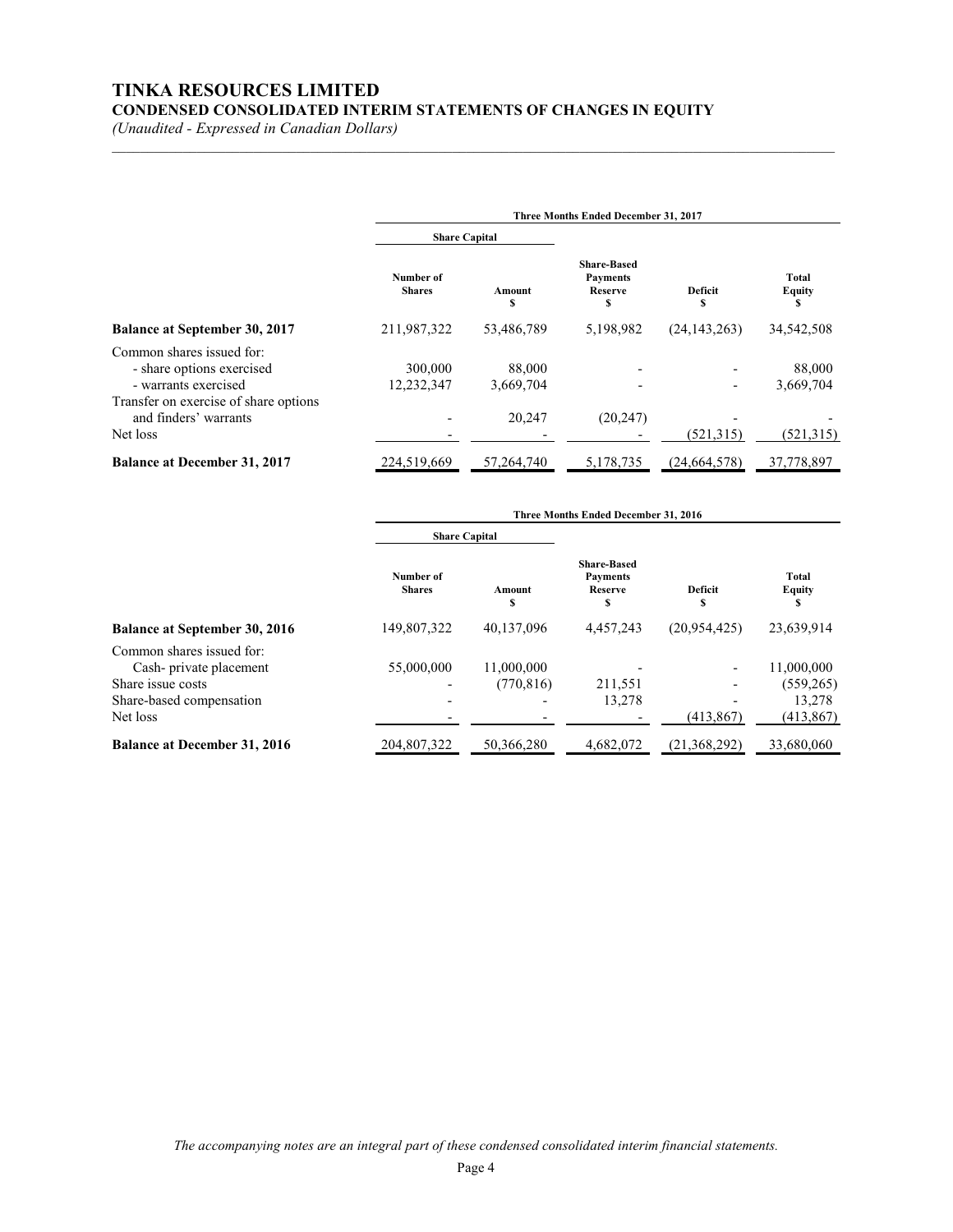# **TINKA RESOURCES LIMITED CONDENSED CONSOLIDATED INTERIM STATEMENTS OF CASH FLOWS**

*(Unaudited - Expressed in Canadian Dollars)*

|                                                   | <b>Three Months Ended</b><br>December 31. |            |
|---------------------------------------------------|-------------------------------------------|------------|
|                                                   | 2017<br>\$                                | 2016<br>s  |
| <b>Operating activities</b>                       |                                           |            |
| Net loss for the period                           | (521, 315)                                | (413, 867) |
| Adjustments for:                                  |                                           |            |
| Depreciation of property, plant and equipment     | 1,484                                     | 2,012      |
| Share-based compensation                          |                                           | 13,278     |
| Changes in non-cash working capital items:        |                                           |            |
| GST receivable                                    | (2,385)                                   | (9, 742)   |
| Amounts receivable                                | (594)                                     | (5,180)    |
| Prepaid expenses                                  | 60,919                                    | 1,338      |
| Accounts payable and accrued liabilities          | 74,959                                    | 51,286     |
| Net cash used in operating activities             | (386, 932)                                | (360, 885) |
| <b>Investing activities</b>                       |                                           |            |
| Expenditures on exploration and evaluation assets | (2,530,465)                               | (155, 432) |
| Additions to property, plant and equipment        | (970)                                     | (512)      |
| Net cash used in investing activities             | (2, 531, 435)                             | (155, 944) |
| <b>Financing activities</b>                       |                                           |            |
| Issuance of common shares                         | 3,757,704                                 | 11,000,000 |
| Share issue costs                                 |                                           | (559,265)  |
| Net cash generated from financing activities      | 3,757,704                                 | 10,440,735 |
| Net change in cash                                | 839,337                                   | 9,923,906  |
| Cash at beginning of period                       | 6,036,919                                 | 1,765,069  |
| Cash at end of period                             | 6,876,256                                 | 11,688,975 |

\_\_\_\_\_\_\_\_\_\_\_\_\_\_\_\_\_\_\_\_\_\_\_\_\_\_\_\_\_\_\_\_\_\_\_\_\_\_\_\_\_\_\_\_\_\_\_\_\_\_\_\_\_\_\_\_\_\_\_\_\_\_\_\_\_\_\_\_\_\_\_\_\_\_\_\_\_\_\_\_\_\_\_\_\_\_\_\_\_\_\_\_\_\_\_\_\_\_\_\_\_\_\_

**Supplemental cash flow information** - See Note 10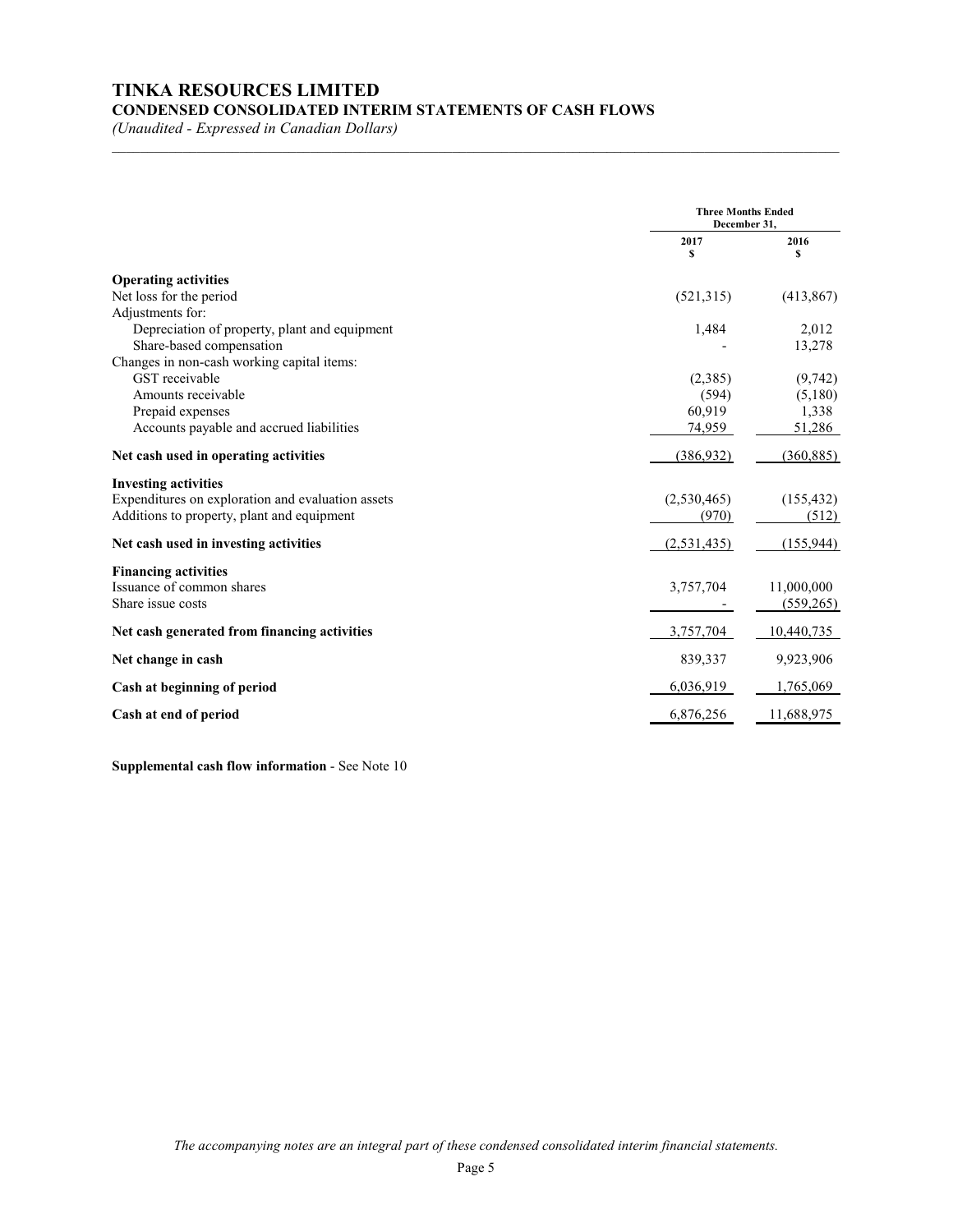# **TINKA RESOURCES LIMITED NOTES TO THE CONDENSED CONSOLIDATED INTERIM FINANCIAL STATEMENTS FOR THE THREE MONTHS ENDED DECEMBER 31, 2017**

*(Unaudited - Expressed in Canadian Dollars)*

#### **1. Nature of Operations**

Tinka Resources Limited (the "Company") was incorporated on September 15, 1987 under the provisions of the Company Act (British Columbia). The Company is listed and traded on the TSX Venture Exchange ("TSXV") under the symbol "TK". The Company's principal office is located at #1305 - 1090 West Georgia Street, Vancouver, British Columbia, V6E 3V7 Canada.

**\_\_\_\_\_\_\_\_\_\_\_\_\_\_\_\_\_\_\_\_\_\_\_\_\_\_\_\_\_\_\_\_\_\_\_\_\_\_\_\_\_\_\_\_\_\_\_\_\_\_\_\_\_\_\_\_\_\_\_\_\_\_\_\_\_\_\_\_\_\_\_\_\_\_\_\_\_\_\_\_\_\_\_\_\_\_\_\_\_\_\_\_\_**

The Company is a junior mineral exploration company currently engaged in the acquisition and exploration of precious and base metals on mineral properties located in Peru. On the basis of information to date, the Company has not yet determined whether these properties contain economically recoverable ore reserves. The underlying value of the mineral resource interests is entirely dependent on the existence of economically recoverable reserves, the ability of the Company to obtain the necessary financing to complete exploration and development and upon future profitable production. Mineral resource interests represent costs incurred to date, less amounts amortized and/or written off, and do not necessarily represent present or future values.

As at December 31, 2017 the Company had working capital in the amount of \$6,529,914. These condensed consolidated interim financial statements have been prepared on a going concern basis which assumes that the Company will be able to realize its assets and discharge its liabilities in the normal course of business operations for the foreseeable future. To date the Company has not earned significant revenues and is considered to be in the exploration stage. The Company's operations are funded from equity financings which are dependent upon many external factors and may be difficult to impossible to secure or raise when required. Although management considers that the Company has adequate resources to maintain its core operations and planned exploration programs on its existing exploration and evaluation assets for the next twelve months, the Company recognizes that exploration expenditures may change with ongoing results and, as a result, it may be required to obtain additional financing. While the Company has been successful in securing financings in the past there can be no assurance that it will be able to do so in the future. These condensed consolidated interim financial statements do not reflect any adjustments related to conditions that occurred subsequent to December 31, 2017.

#### **2. Basis of Preparation**

#### *Statement of Compliance*

These condensed consolidated interim financial statements have been prepared using accounting policies consistent with International Financial Reporting Standards ("IFRS"), and in accordance with International Accounting Standards ("IAS") 34, Interim Financial Reporting, as issued by the International Accounting Standards Board ("IASB"). These condensed consolidated interim financial statements should be read in conjunction with the audited consolidated financial statements for the year ended September 30, 2017, which have been prepared in accordance with IFRS as issued by the IASB. The accounting policies followed in these condensed consolidated interim financial statements are consistent with those applied in the Company's consolidated financial statements for the year ended September 30, 2017.

#### *Basis of Measurement*

The Company's consolidated financial statements have been prepared on the historical cost basis except for the revaluation of certain financial assets and financial liabilities to fair value.

#### **3. Subsidiaries**

The subsidiaries of the Company are as follows:

| Company                | <b>Location of Incorporation</b> | <b>Ownership Interest</b> |
|------------------------|----------------------------------|---------------------------|
| Darwin Resources Corp. | Canada                           | $100\%$                   |
| Tinka Resources S.A.C. | Peru                             | $100\%$                   |
| Darwin Peru S.A.C.     | Peru                             | $100\%$                   |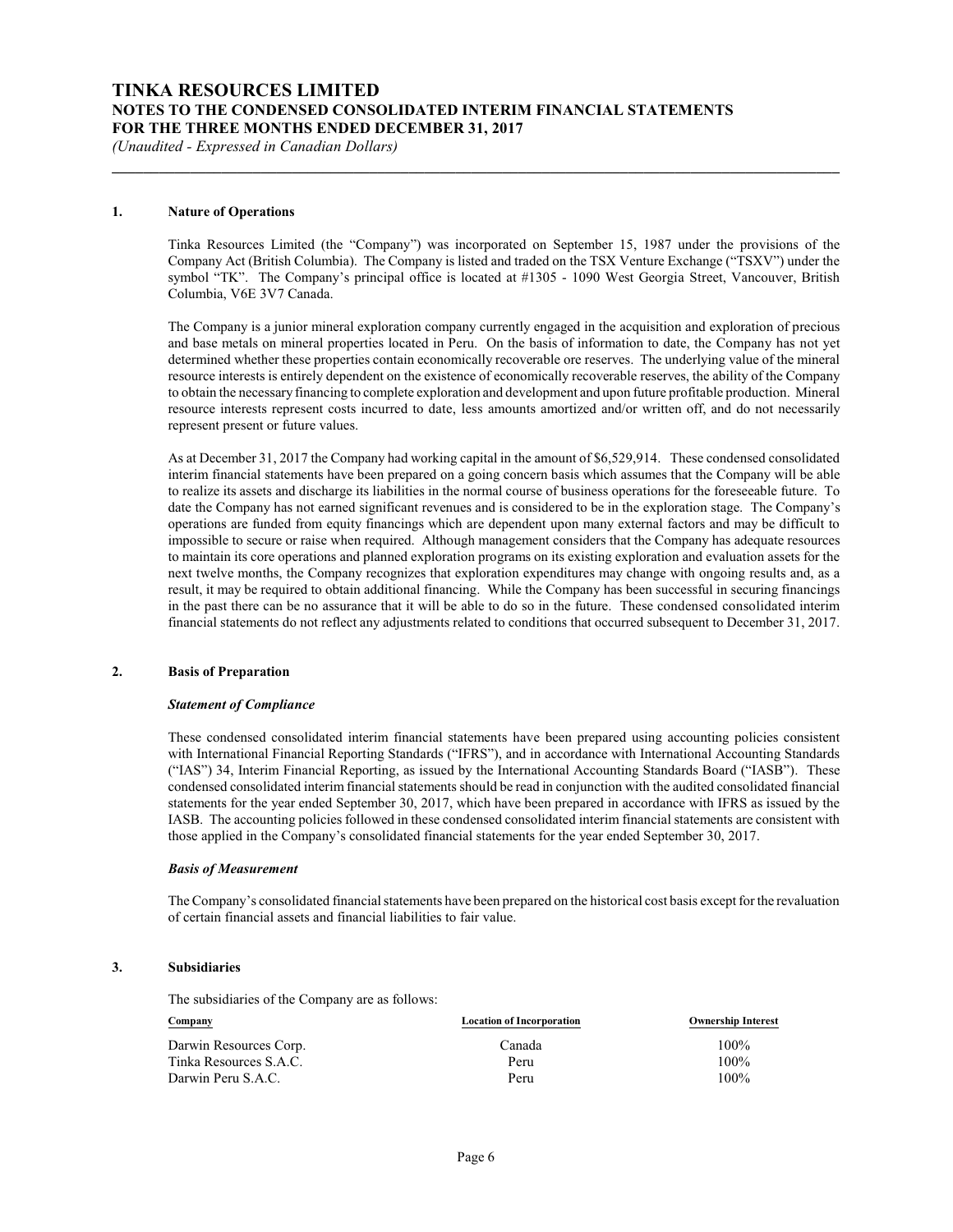# **TINKA RESOURCES LIMITED NOTES TO THE CONDENSED CONSOLIDATED INTERIM FINANCIAL STATEMENTS FOR THE THREE MONTHS ENDED DECEMBER 31, 2017**

**\_\_\_\_\_\_\_\_\_\_\_\_\_\_\_\_\_\_\_\_\_\_\_\_\_\_\_\_\_\_\_\_\_\_\_\_\_\_\_\_\_\_\_\_\_\_\_\_\_\_\_\_\_\_\_\_\_\_\_\_\_\_\_\_\_\_\_\_\_\_\_\_\_\_\_\_\_\_\_\_\_\_\_\_\_\_\_\_\_\_\_\_\_**

*(Unaudited - Expressed in Canadian Dollars)*

## **4. Property, Plant and Equipment**

| Cost:                                         | <b>Office Furniture</b><br>and<br>Equipment<br>S | <b>Vehicles</b><br>S | <b>Total</b><br>\$    |
|-----------------------------------------------|--------------------------------------------------|----------------------|-----------------------|
| Balance at September 30, 2016<br>Additions    | 98,877<br>17,329                                 | 101,141              | 200,018<br>17,329     |
| Balance at September 30, 2017<br>Additions    | 116,206<br>970                                   | 101,141              | 217,347<br>970        |
| Balance at December 31, 2017                  | 117,176                                          | 101,141              | 218,317               |
| <b>Accumulated Depreciation:</b>              |                                                  |                      |                       |
| Balance at September 30, 2016<br>Depreciation | (76, 655)<br>(8,916)                             | (100, 240)<br>(901)  | (176, 895)<br>(9,817) |
| Balance at September 30, 2017<br>Depreciation | (85,571)<br>(2,743)                              | (101, 141)           | (186,712)<br>(2,743)  |
| Balance at December 31, 2017                  | (88,314)                                         | (101, 141)           | (189, 455)            |
| <b>Carrying Value:</b>                        |                                                  |                      |                       |
| Balance at September 30, 2017                 | 30,635                                           |                      | 30,635                |
| Balance at December 31, 2017                  | 28,862                                           |                      | 28,862                |

# **5. Exploration and Evaluation Assets**

|             |                           | December 31, 2017                                   |              |                            | September 30, 2017                                         |             |
|-------------|---------------------------|-----------------------------------------------------|--------------|----------------------------|------------------------------------------------------------|-------------|
|             | Acquisition<br>Costs<br>S | <b>Deferred</b><br><b>Exploration</b><br>Costs<br>s | Total<br>\$  | Acquisition<br>Costs<br>\$ | <b>Deferred</b><br><b>Exploration</b><br><b>Costs</b><br>S | Total<br>\$ |
| Colquipucro | 338,330                   | 7,936,198                                           | 8,274,528    | 338,330                    | 7,758,030                                                  | 8,096,360   |
| Ayawilca    | 457,785                   | 19,696,963                                          | 20, 154, 748 | 457,785                    | 17,754,478                                                 | 18,212,263  |
| Other       |                           | 2,790,845                                           | 2,790,845    |                            | 2.554.100                                                  | 2,554,100   |
|             | 796,115                   | 30,424,006                                          | 31,220,121   | 796,115                    | 28,066,608                                                 | 28,862,723  |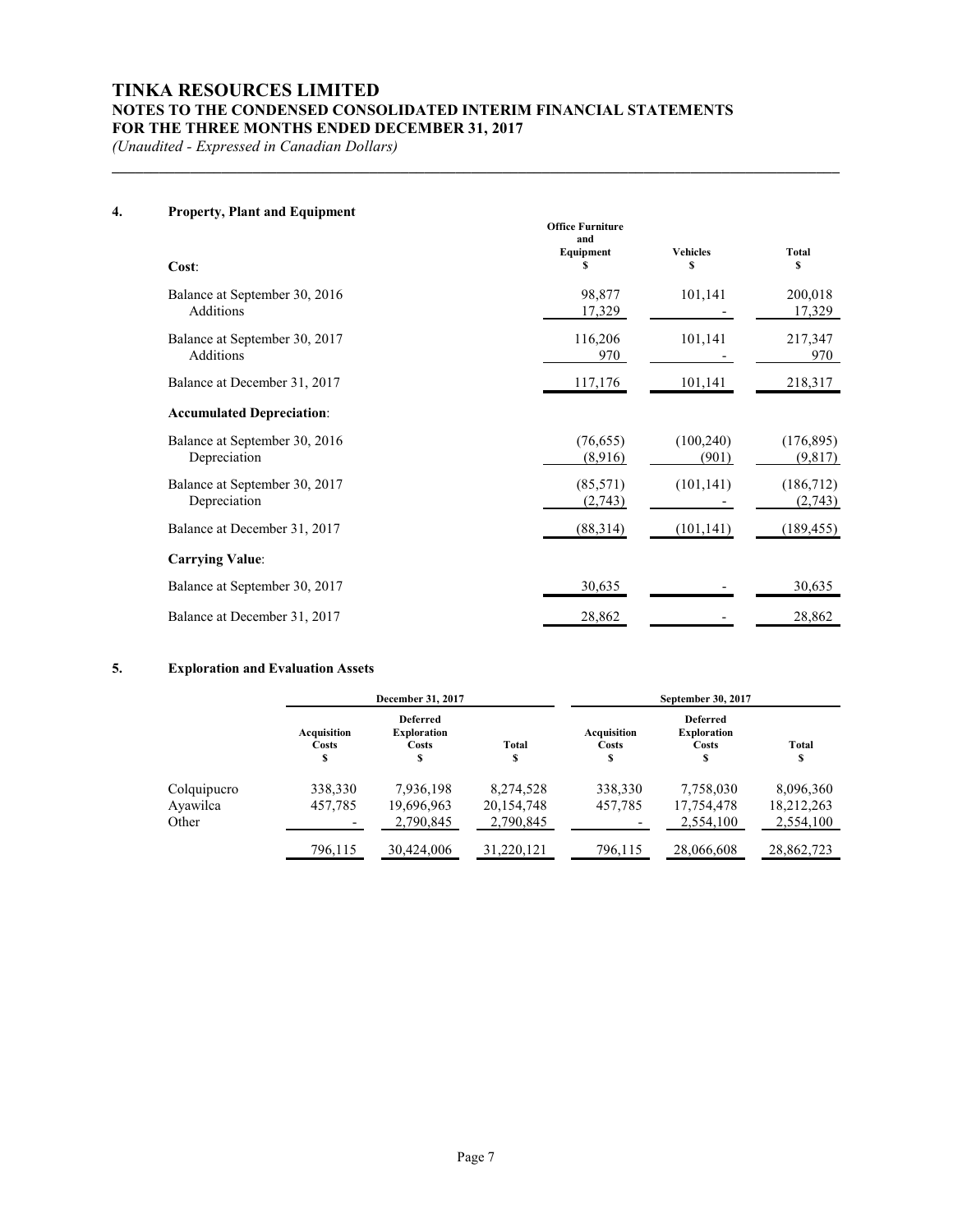# **TINKA RESOURCES LIMITED NOTES TO THE CONDENSED CONSOLIDATED INTERIM FINANCIAL STATEMENTS FOR THE THREE MONTHS ENDED DECEMBER 31, 2017**

**\_\_\_\_\_\_\_\_\_\_\_\_\_\_\_\_\_\_\_\_\_\_\_\_\_\_\_\_\_\_\_\_\_\_\_\_\_\_\_\_\_\_\_\_\_\_\_\_\_\_\_\_\_\_\_\_\_\_\_\_\_\_\_\_\_\_\_\_\_\_\_\_\_\_\_\_\_\_\_\_\_\_\_\_\_\_\_\_\_\_\_\_\_**

*(Unaudited - Expressed in Canadian Dollars)*

| 5. | <b>Exploration and Evaluation Assets (continued)</b> | Colquipucro<br>S | Ayawilca<br>\$ | Other<br>S | <b>Total</b><br>\$ |
|----|------------------------------------------------------|------------------|----------------|------------|--------------------|
|    | Balance at September 30, 2016                        | 7,766,324        | 11,963,945     | 2,194,742  | 21,925,011         |
|    | <b>Exploration costs</b>                             |                  |                |            |                    |
|    | Camp costs                                           | 3,833            | 720,133        |            | 723,966            |
|    | Community relations                                  | 185,540          | 596,283        |            | 781,823            |
|    | Depreciation                                         |                  | 3,519          |            | 3,519              |
|    | Drilling                                             | 59,663           | 4,112,161      |            | 4,171,824          |
|    | Environmental                                        | 46,043           | 282,271        |            | 328,314            |
|    | Geological                                           | 20,676           | 293,251        |            | 313,927            |
|    | Geophysics                                           | 5,355            | 6,032          |            | 11,387             |
|    | Metallurgical test work                              |                  | 75,977         |            | 75,977             |
|    | Software and database management                     | 8,926            | 8,925          |            | 17,851             |
|    | Topography                                           |                  | 2,069          |            | 2,069              |
|    | VAT incurred                                         |                  |                | 798,412    | 798,412            |
|    | VAT recovered                                        |                  |                | (373, 150) | (373, 150)         |
|    |                                                      | 330,036          | 6,100,621      | 425,262    | 6,855,919          |
|    | <b>Acquisition costs</b>                             |                  |                |            |                    |
|    | Concession payments                                  |                  | 147,697        |            | 147,697            |
|    | Impairment                                           |                  |                | (65,904)   | (65,904)           |
|    | <b>Balance at September 30, 2017</b>                 | 8,096,360        | 18,212,263     | 2,554,100  | 28,862,723         |
|    | <b>Exploration costs</b>                             |                  |                |            |                    |
|    | Camp costs                                           |                  | 259,745        |            | 259,745            |
|    | Community relations                                  | 62,668           | 467,491        |            | 530,159            |
|    | Consulting                                           | 67,231           | 67,230         |            | 134,461            |
|    | Depreciation                                         |                  | 1,259          |            | 1,259              |
|    | Drilling                                             |                  | 952,867        |            | 952,867            |
|    | Environmental                                        | 9,949            | 78,460         |            | 88,409             |
|    | Geological                                           |                  | 99,112         |            | 99,112             |
|    | Land access                                          | 38,320           | 14,074         |            | 52,394             |
|    | Topography                                           |                  | 2,247          |            | 2,247              |
|    | VAT incurred                                         |                  |                | 236,745    | 236,745            |
|    |                                                      | 178,168          | 1,942,485      | 236,745    | 2,357,398          |
|    | <b>Balance at December 31, 2017</b>                  | 8,274,528        | 20,154,748     | 2,790,845  | 31,220,121         |

#### *Colquipucro and Ayawilca Project*s

As at December 31, 2017 the Colquipucro and Ayawilca projects comprise a total of 59 mineral claims granted or under application in the Province of Daniel Alcides Carrion, Peru.

The Company is required to issue 500,000 common shares to Sierra Peru Pty Ltd. ("Sierra") in the event that a positive feasibility study is prepared on either of the Colquipucro or Ayawilca projects. Sierra also retains a right to a 1% net smelter return royalty ("NSR") from any production from the Colquipucro and Ayawilca projects. The NSR can be purchased at any time for US \$1,000,000.

#### *Other*

During fiscal 2017 the Company wrote-off \$65,904 exploration costs attributed to the Rurimarac Property in Peru.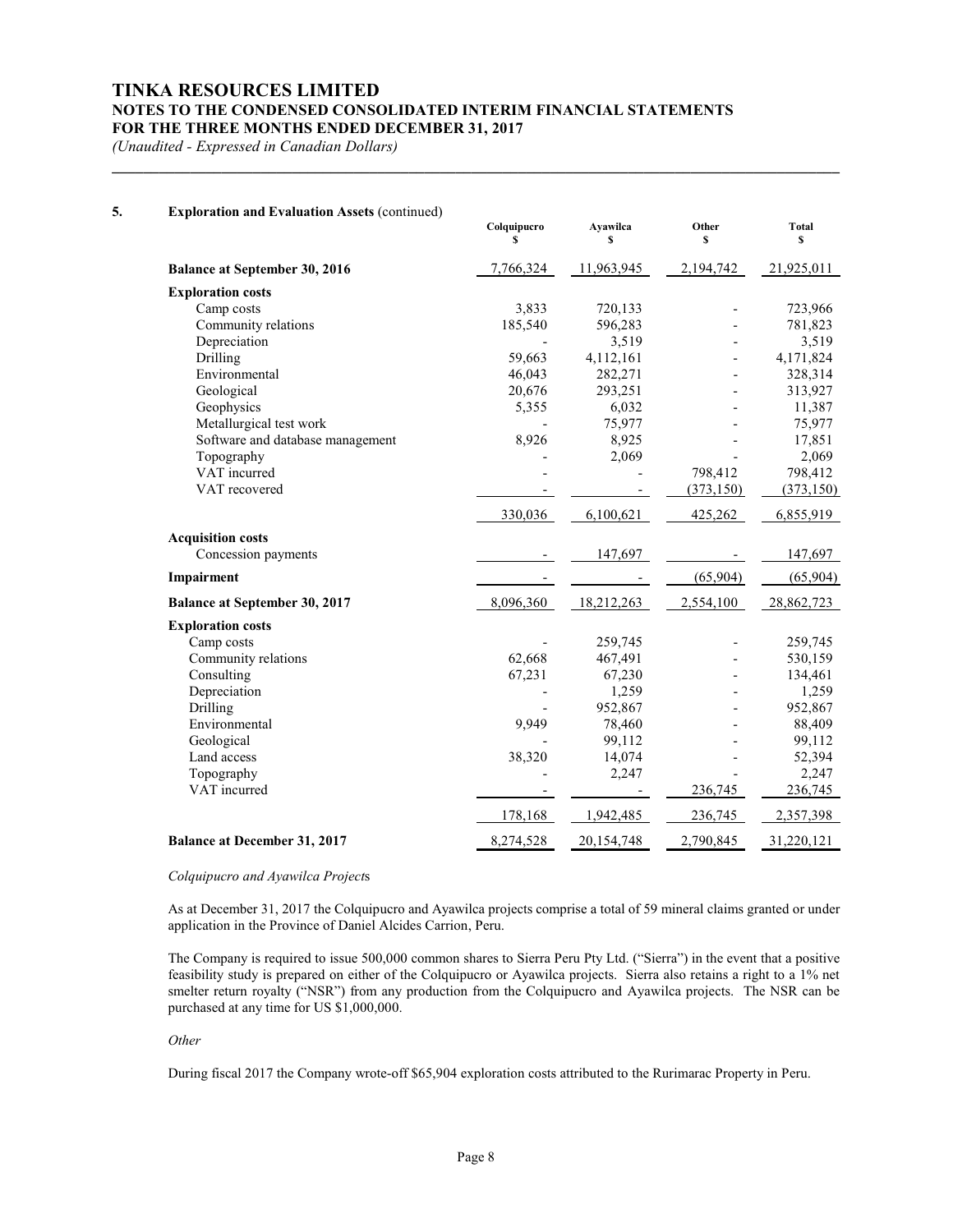#### **5. Exploration and Evaluation Assets** (continued)

Expenditures incurred by the Company in Peru are subject to Peruvian Value Added Tax ("VAT"). The VAT is included in exploration and evaluation assets as incurred. Under Peruvian law VAT paid can be used in the future to offset amounts resulting from VAT charged on sales. Under certain circumstances and subject to approval from tax authorities a Company can also apply for early refund of VAT prior to generating sales.

**\_\_\_\_\_\_\_\_\_\_\_\_\_\_\_\_\_\_\_\_\_\_\_\_\_\_\_\_\_\_\_\_\_\_\_\_\_\_\_\_\_\_\_\_\_\_\_\_\_\_\_\_\_\_\_\_\_\_\_\_\_\_\_\_\_\_\_\_\_\_\_\_\_\_\_\_\_\_\_\_\_\_\_\_\_\_\_\_\_\_\_\_\_**

#### **6. Share Capital**

#### (a) *Authorized Share Capital*

The Company's authorized share capital consisted of an unlimited number of common shares without par value. All issued common shares are fully paid.

#### (b) *Equity Financings*

- (i) During the three months ended December 31, 2017 the Company did not complete any financings.
- (ii) During fiscal 2017 the Company completed a private placement financing of 55,000,000 common shares at a price of \$0.20 per shares for gross proceeds of \$11,000,000. The Company paid finders' fees totalling \$368,566 and issued 1,842,829 finders' warrants. Each finders' warrant entitles the holder to purchase one common share of the Company at a price of \$0.20 per share, for a period of two years. The fair value of the finders' warrants has been estimated using the Black-Scholes option pricing model. The assumptions used were: a risk-free interest rate of 0.54%; expected volatility of 112.01%; an expected life of 2 years; a dividend yield of 0%; and an expected forfeiture rate of 0%. The value assigned to the underlying finders' warrants was \$211,551.

The Company incurred \$186,499 legal and filing costs associated with the private placement.

Directors of the Company and family members purchased 300,000 shares for \$60,000.

#### (c) *Warrants*

A summary of the number of common shares reserved pursuant to the Company's warrants outstanding at December 31, 2017 and 2016 and the changes for the three months ended on those dates is as follows:

|                              | 2017           |                                                       |               | 2016                                                  |  |
|------------------------------|----------------|-------------------------------------------------------|---------------|-------------------------------------------------------|--|
|                              | <b>Number</b>  | Weighted<br>Average<br><b>Exercise</b><br>Price<br>\$ | <b>Number</b> | Weighted<br>Average<br><b>Exercise</b><br>Price<br>\$ |  |
| Balance, beginning of period | 26,476,273     | 0.36                                                  | 25,338,444    | 0.38                                                  |  |
| Issued                       |                | $\overline{\phantom{0}}$                              | 1,842,829     | 0.20                                                  |  |
| Exercised                    | (12, 232, 347) | 0.30                                                  |               | $\overline{\phantom{0}}$                              |  |
| Expired                      | (18, 750)      | 0.30                                                  |               | -                                                     |  |
| Balance, end of period       | 14,225,176     | 0.42                                                  | 27,181,273    | 0.36                                                  |  |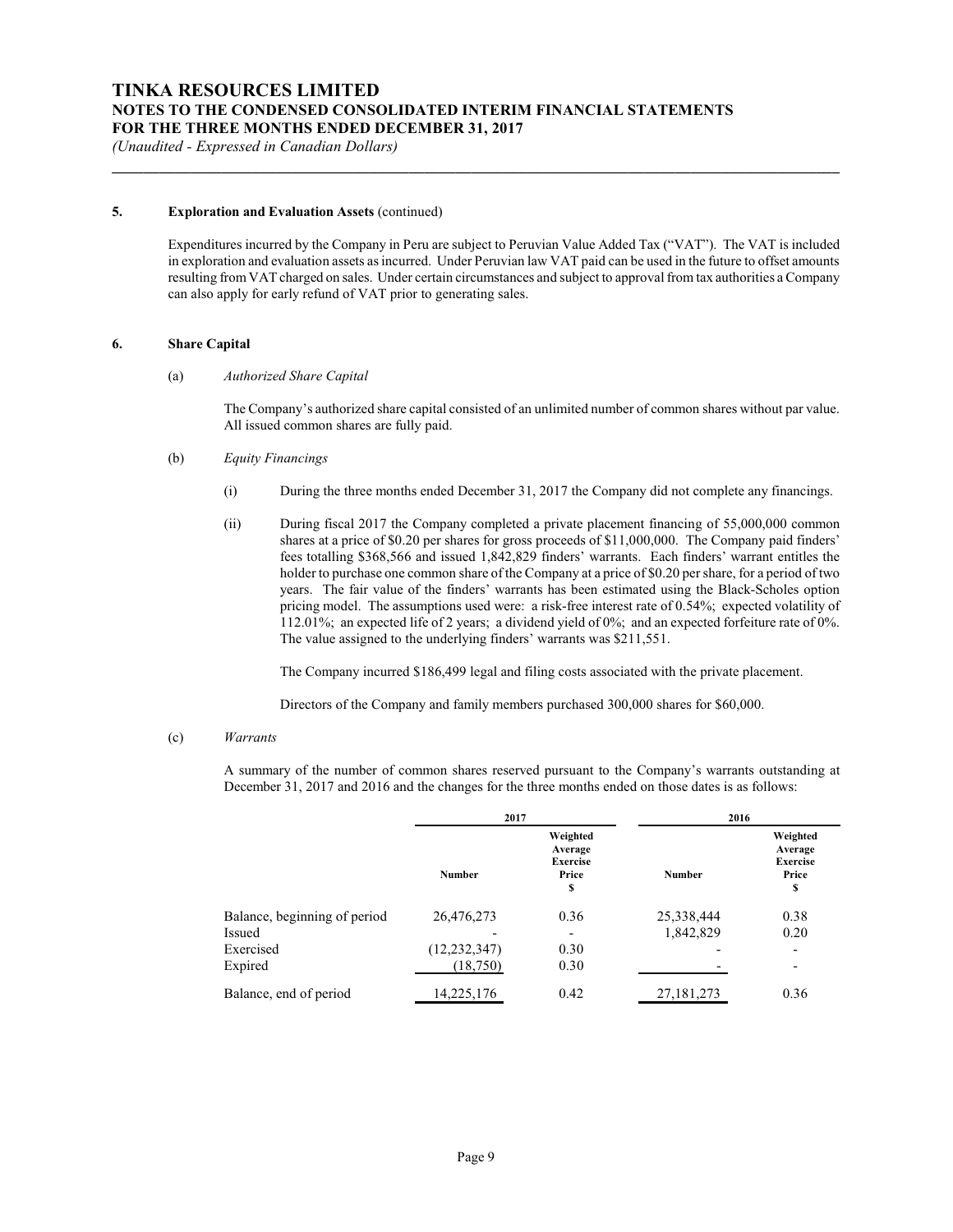#### **6. Share Capital** (continued)

The following table summarizes information about the number of common shares reserved pursuant to the Company's warrants outstanding and exercisable at December 31, 2017:

| Number     | <b>Exercise Price</b> | <b>Expiry Date</b> |
|------------|-----------------------|--------------------|
| 1,842,829  | 0.20                  | November 7, 2018   |
| 12.382.347 | 0.45                  | May 29, 2020       |
| 14,225,176 |                       |                    |

**\_\_\_\_\_\_\_\_\_\_\_\_\_\_\_\_\_\_\_\_\_\_\_\_\_\_\_\_\_\_\_\_\_\_\_\_\_\_\_\_\_\_\_\_\_\_\_\_\_\_\_\_\_\_\_\_\_\_\_\_\_\_\_\_\_\_\_\_\_\_\_\_\_\_\_\_\_\_\_\_\_\_\_\_\_\_\_\_\_\_\_\_\_**

#### (d) *Share Option Plan*

The Company has established a rolling share option plan (the "Plan") in which the maximum number of common shares which can be reserved for issuance under the Plan is 10% of the issued and outstanding shares of the Company. The minimum exercise price of the options is set at the Company's closing share price on the day before the grant date, less allowable discounts. Options granted may be subject to vesting provisions as determined by the Board of Directors and have a maximum term of five years.

No share options were granted during the three months ended December 31, 2017.

During the three months ended December 31, 2016 the Company granted share options to purchase 108,750 common shares and recorded compensation expense of \$13,278. The fair value of the share options granted and vested was estimated using the Black-Scholes option pricing model using the following assumptions:

|                          | 2016     |
|--------------------------|----------|
| Risk-free interest rate  | $0.54\%$ |
| Estimated volatility     | 111.28%  |
| Expected life            | 2 years  |
| Expected dividend yield  | $0\%$    |
| Expected forfeiture rate | $0\%$    |

The weighted average fair value of all share options granted and vested, using the Black-Scholes option pricing model, during the three months ended December 31, 2016 was \$0.12 per option.

Option-pricing models require the use of estimates and assumptions including the expected volatility. Changes in the underlying assumptions can materially affect the fair value estimates and, therefore, existing models do not necessarily provide reliable measure of the fair value of the Company's share options.

A summary of the Company'sshare options at December 31, 2017 and 2016 and the changes for the three months ended on those dates, is as follows:

|                              | 2017                                       |                                                    | 2016                                       |                                                    |  |
|------------------------------|--------------------------------------------|----------------------------------------------------|--------------------------------------------|----------------------------------------------------|--|
|                              | Number of<br><b>Options</b><br>Outstanding | Weighted<br><b>Average Exercise</b><br>Price<br>\$ | Number of<br><b>Options</b><br>Outstanding | Weighted<br><b>Average Exercise</b><br>Price<br>\$ |  |
| Balance, beginning of period | 10,528,750                                 | 0.34                                               | 10,860,000                                 | 0.33                                               |  |
| Granted                      |                                            | $\overline{a}$                                     | 108,750                                    | 0.20                                               |  |
| Exercised                    | (300,000)                                  | 0.29                                               |                                            |                                                    |  |
| Expired                      |                                            | $\overline{a}$                                     | (100,000)                                  | 0.30                                               |  |
| Balance, end of period       | 10,228,750                                 | 0.35                                               | 10,868,750                                 | 0.33                                               |  |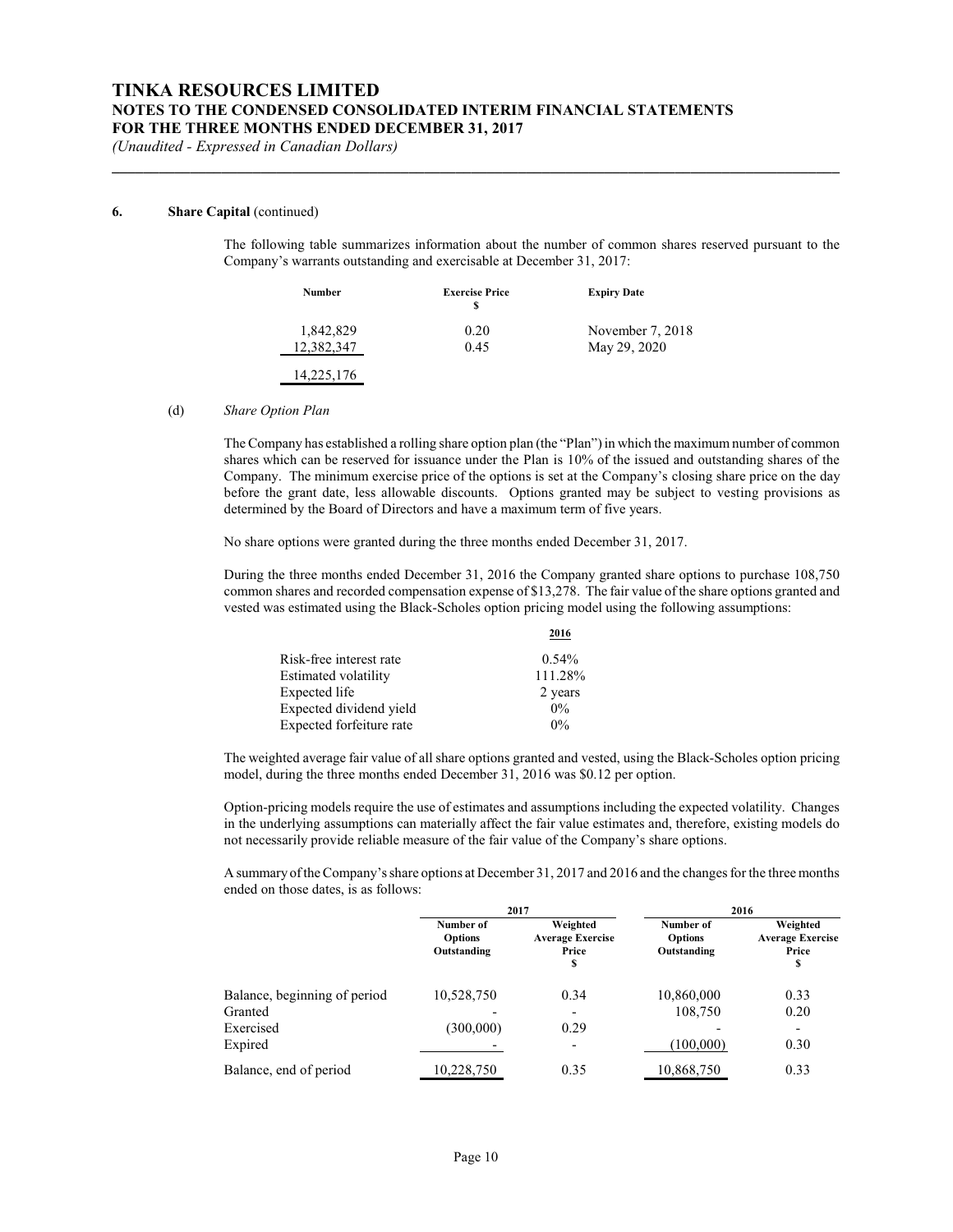**\_\_\_\_\_\_\_\_\_\_\_\_\_\_\_\_\_\_\_\_\_\_\_\_\_\_\_\_\_\_\_\_\_\_\_\_\_\_\_\_\_\_\_\_\_\_\_\_\_\_\_\_\_\_\_\_\_\_\_\_\_\_\_\_\_\_\_\_\_\_\_\_\_\_\_\_\_\_\_\_\_\_\_\_\_\_\_\_\_\_\_\_\_**

*(Unaudited - Expressed in Canadian Dollars)*

#### **6. Share Capital** (continued)

The following table summarizesinformation about the share options outstanding and exercisable at December 31, 2017:

| <b>Number</b> | <b>Exercise Price</b><br>S | <b>Expiry Date</b>     |
|---------------|----------------------------|------------------------|
| 390,000       | 0.30                       | April 20, 2018         |
| 3,255,000     | 0.35                       | June 12, 2018          |
| 108,750       | 0.20                       | November 23, 2018      |
| 260,000       | 0.25                       | November 24, 2018      |
| 200,000       | 0.25                       | July 25, 2019          |
| 5,340,000     | 0.325                      | February 2, 2020       |
| 175,000       | 0.46                       | June 12, 2020          |
| 500,000       | 0.65                       | <b>August 28, 2020</b> |
| 10,228,750    |                            |                        |

See also Note 11.

### **7. Related Party Disclosures**

A number of key management personnel, or their related parties, hold positions in other entities that result in them having control or significant influence over the financial or operating policies of those entities. Certain of these entities transacted with the Company during the reporting period.

#### (a) *Transactions with Key Management Personnel*

During the three months ended December 31, 2017 and 2016 the following amounts were incurred with respect to the Company's Chief Executive Officer ("CEO"), Vice-President of Exploration ("VPE") and Chief Financial Officer ("CFO") as follows:

|                         | 2017    | 2016    |  |
|-------------------------|---------|---------|--|
|                         | S       | S       |  |
| Management fees - CEO   | 70,002  | 55,000  |  |
| Professional fees - CFO | 7,500   | 7,500   |  |
| Professional fees - VPE | 46.323  | 61,586  |  |
|                         | 123.825 | 124.086 |  |

During the three months ended December 31, 2017 the Company expensed \$70,002 (2016 - \$55,000) to management fees, and \$26,204 (2016 - \$31,478) to professional fees. In addition the Company capitalized \$27,619 (2016 - \$37,608) to exploration and evaluation assets.

#### (b) *Transactions with Other Related Parties*

(i) During the three months ended December 31, 2017 and 2016 the following amounts were incurred with respect to the Company's non-management current and former directors of the Company:

|                   | 2017<br>S | 2016   |
|-------------------|-----------|--------|
| Professional fees | 19,620    | 12.000 |

As at December 31, 2017, \$4,420 (September 30, 2017 - \$9,000) remained unpaid and has been included in accounts payable and accrued liabilities.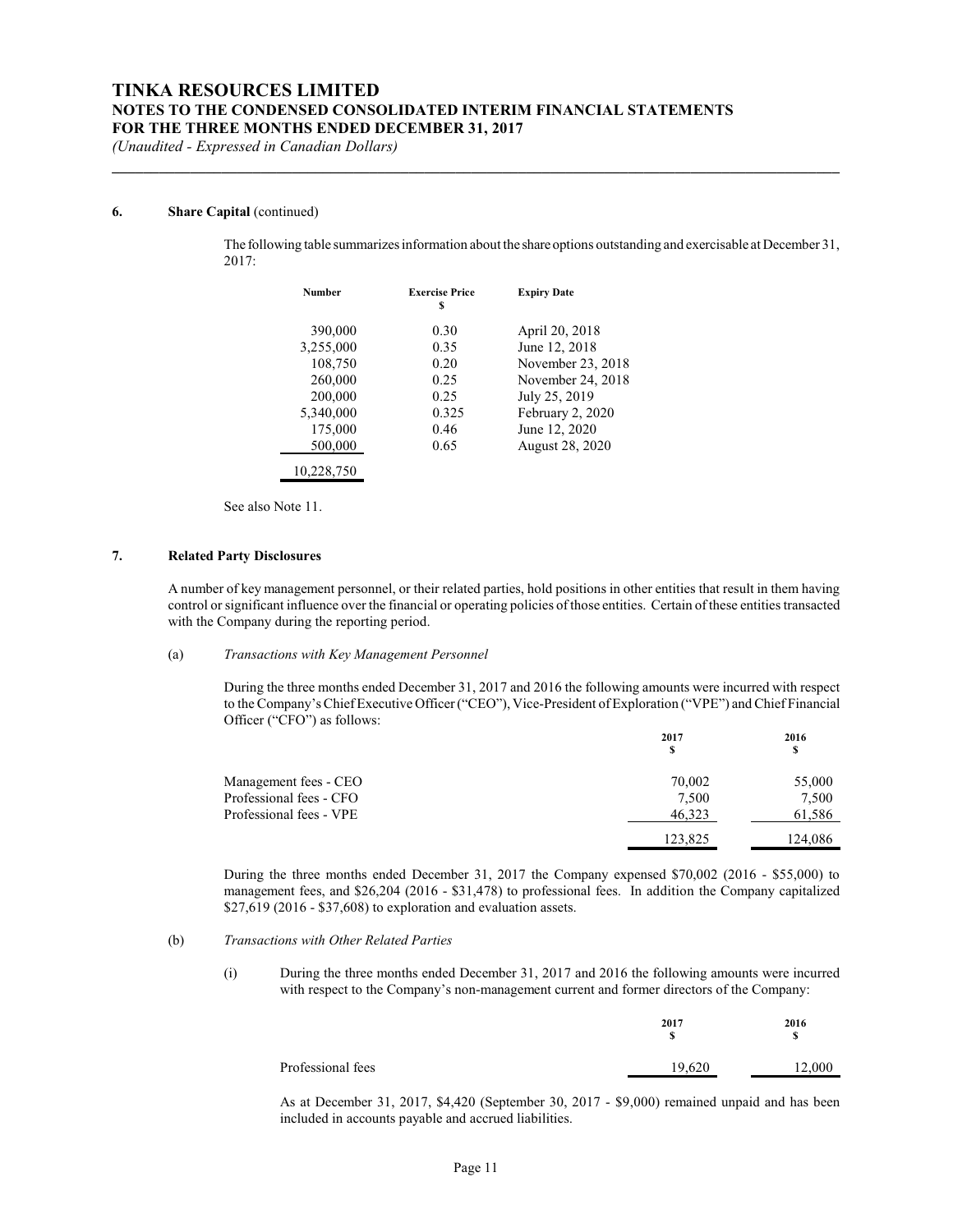**\_\_\_\_\_\_\_\_\_\_\_\_\_\_\_\_\_\_\_\_\_\_\_\_\_\_\_\_\_\_\_\_\_\_\_\_\_\_\_\_\_\_\_\_\_\_\_\_\_\_\_\_\_\_\_\_\_\_\_\_\_\_\_\_\_\_\_\_\_\_\_\_\_\_\_\_\_\_\_\_\_\_\_\_\_\_\_\_\_\_\_\_\_**

*(Unaudited - Expressed in Canadian Dollars)*

#### **7. Related Party Disclosures** (continued)

(ii) During the three months ended December 31, 2017 the Company incurred a total of \$18,000 (2016 - \$9,450) with Chase Management Ltd. ("Chase"), a private corporation owned by the CFO of the Company, for accounting and administrative services provided by Chase personnel, excluding the CFO, and \$1,005 (2016 - \$1,005) for rent. As at December 31, 2017, \$15,170 (September 30, 2017 - \$7,670) remained unpaid and has been included in accounts payable and accrued liabilities.

#### **8. Segmented Information**

Substantially all of the Company's operations are in one industry, the exploration for base and precious metals. Management reviews the financial results according to expenditures by property. The Company's mineral properties are located in Peru and its corporate assets are located in Canada. The Company is in the exploration stage and, accordingly, has no reportable segment revenues or operating results.

|                                                                                      |                          | December 31, 2017                                |                                   |
|--------------------------------------------------------------------------------------|--------------------------|--------------------------------------------------|-----------------------------------|
|                                                                                      | Corporate<br>Canada      | <b>Mineral</b><br><b>Operations</b><br>Peru<br>S | Total                             |
| Current assets<br>Exploration and evaluation assets<br>Property, plant and equipment | 6,853,656<br>5,565       | 89,557<br>31,220,121<br>23,297                   | 6,943,213<br>31,220,121<br>28,862 |
|                                                                                      | 6,859,221                | 31, 332, 975                                     | 38, 192, 196                      |
|                                                                                      | September 30, 2017       |                                                  |                                   |
|                                                                                      | Corporate<br>Canada<br>S | <b>Mineral</b><br><b>Operations</b><br>Peru<br>S | <b>Total</b><br>S                 |
| Current assets<br>Exploration and evaluation assets<br>Property, plant and equipment | 6,056,505<br>6,019       | 105,311<br>28,862,723<br>24,616                  | 6,161,816<br>28,862,723<br>30,635 |
|                                                                                      | 6,062,524                | 28,992,650                                       | 35,055,174                        |

### **9. Financial Instruments and Risk Management**

#### *Categories of Financial Assets and Financial Liabilities*

Financial instruments are classified into one of the following categories: fair value through profit or loss ("FVTPL"); heldto-maturity investments; loans and receivables; available-for-sale, and other financial liabilities. The carrying values of the Company's financial instruments are classified into the following categories:

| <b>Financial Instrument</b>              | Category                    | December 31,<br>2017 | September 30,<br>2017 |
|------------------------------------------|-----------------------------|----------------------|-----------------------|
| Cash                                     | <b>FVTPL</b>                | 6,876,256            | 6,036,919             |
| Amounts receivable                       | Loans and receivables       | 13.615               | 13.021                |
| Accounts payable and accrued liabilities | Other financial liabilities | (413.299)            | (512,666)             |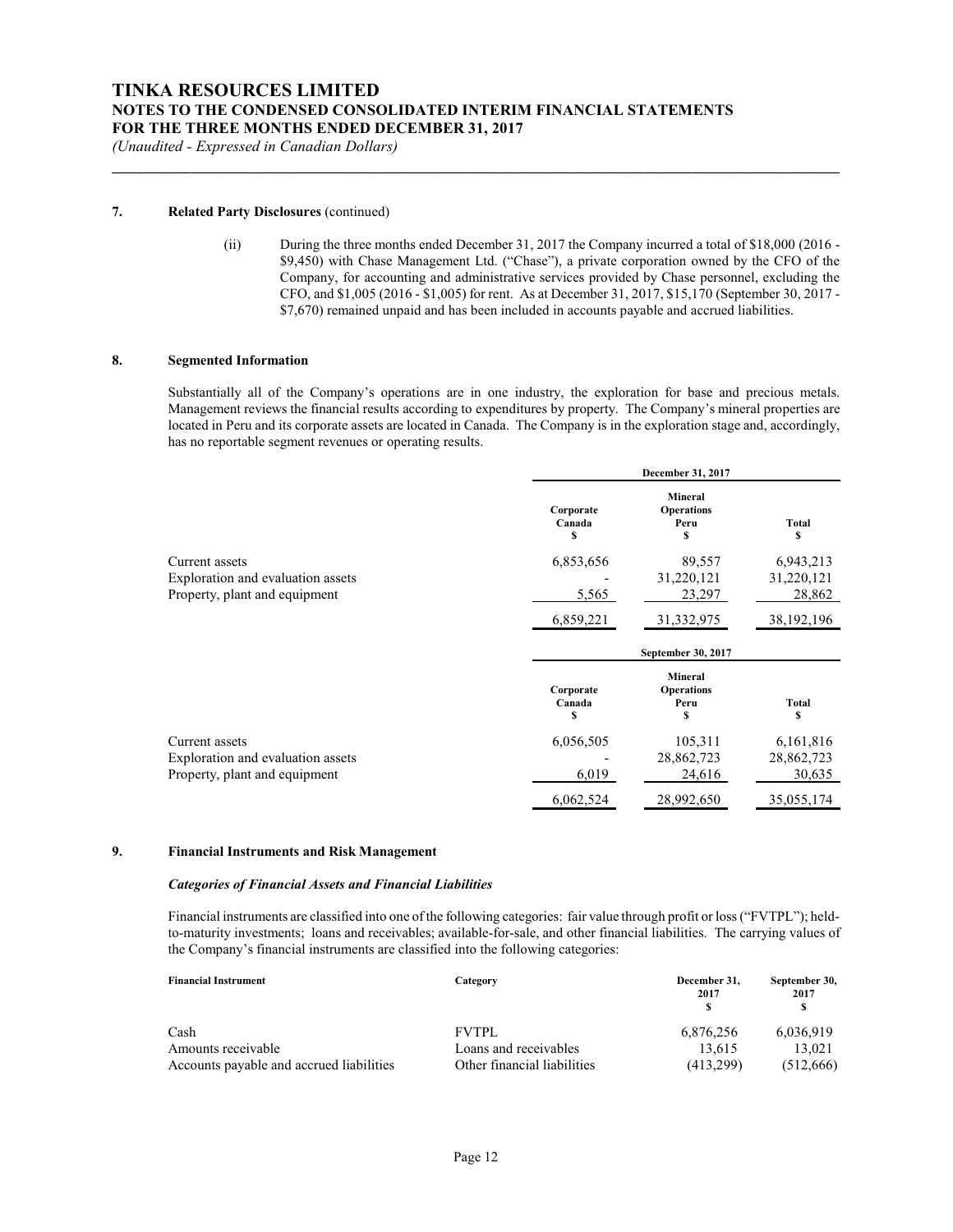#### **9. Financial Instruments and Risk Management** (continued)

The Company's financial instruments recorded at fair value require disclosure about how the fair value was determined based on significant levels of inputs described in the following hierarchy:

**\_\_\_\_\_\_\_\_\_\_\_\_\_\_\_\_\_\_\_\_\_\_\_\_\_\_\_\_\_\_\_\_\_\_\_\_\_\_\_\_\_\_\_\_\_\_\_\_\_\_\_\_\_\_\_\_\_\_\_\_\_\_\_\_\_\_\_\_\_\_\_\_\_\_\_\_\_\_\_\_\_\_\_\_\_\_\_\_\_\_\_\_\_**

- Level 1 Quoted prices are available in active markets for identical assets or liabilities as of the reporting date. Active markets are those in which transactions occur in sufficient frequency and value to provide pricing information on an ongoing basis.
- Level 2 Pricing inputs are other than quoted prices in active markets included in Level 1. Prices in Level 2 are either directly or indirectly observable as of the reporting date. Level 2 valuations are based on inputs including quoted forward prices for commodities, time value and volatility factors, which can be substantially observed or corroborated in the market place.
- Level 3 Valuations in this level are those with inputs for the asset or liability that are not based on observable market data.

The recorded amounts for amounts receivable and accounts payable and accrued liabilities approximate their fair value due to their short-term nature. The Company's fair value of cash under the fair value hierarchy is measured using Level 1 inputs.

The Company's risk exposures and the impact on the Company's financial instruments are summarized below:

#### *Credit Risk*

Credit risk is the risk of loss associated with a counterparty's inability to fulfill its payment obligations. The Company's credit risk is primarily attributable to cash and amounts receivable. Management believes that the credit risk concentration with respect to financial instruments included in cash and amounts receivable is remote.

#### *Liquidity Risk*

Liquidity risk is the risk that the Company will not have the resources to meet its obligations as they fall due. The Company manages this risk by closelymonitoring cash forecasts and managing resources to ensure that it will have sufficient liquidity to meet its obligations. All of the Company's financial liabilities are classified as current and are anticipated to mature within the next fiscal period. The following table is based on the contractual maturity dates of financial assets and the earliest date on which the Company can be required to settle financial liabilities.

|                                          | <b>Contractual Maturity Analysis at December 31, 2017</b> |                                                     |                        |                      |             |
|------------------------------------------|-----------------------------------------------------------|-----------------------------------------------------|------------------------|----------------------|-------------|
|                                          | Less than<br>3 Months                                     | $3 - 12$<br><b>Months</b><br>\$                     | $1 - 5$<br>Years<br>\$ | Over<br>5 Years<br>s | Total       |
| Cash                                     | 6,876,256                                                 |                                                     |                        |                      | 6,876,256   |
| Amounts receivable                       | 13,615                                                    |                                                     |                        |                      | 13,615      |
| Accounts payable and accrued liabilities | (413,299)                                                 |                                                     |                        |                      | (413,299)   |
|                                          |                                                           | Contractual Maturity Analysis at September 30, 2017 |                        |                      |             |
|                                          | Less than<br>3 Months<br>S                                | $3 - 12$<br><b>Months</b><br>\$                     | $1 - 5$<br>Years<br>\$ | Over<br>5 Years<br>S | Total<br>\$ |
| Cash                                     | 6,036,919                                                 |                                                     |                        |                      | 6,036,919   |
| Amounts receivable                       | 13,021                                                    |                                                     |                        |                      | 13,021      |
| Accounts payable and accrued liabilities | (512,666)                                                 |                                                     |                        |                      | (512,666)   |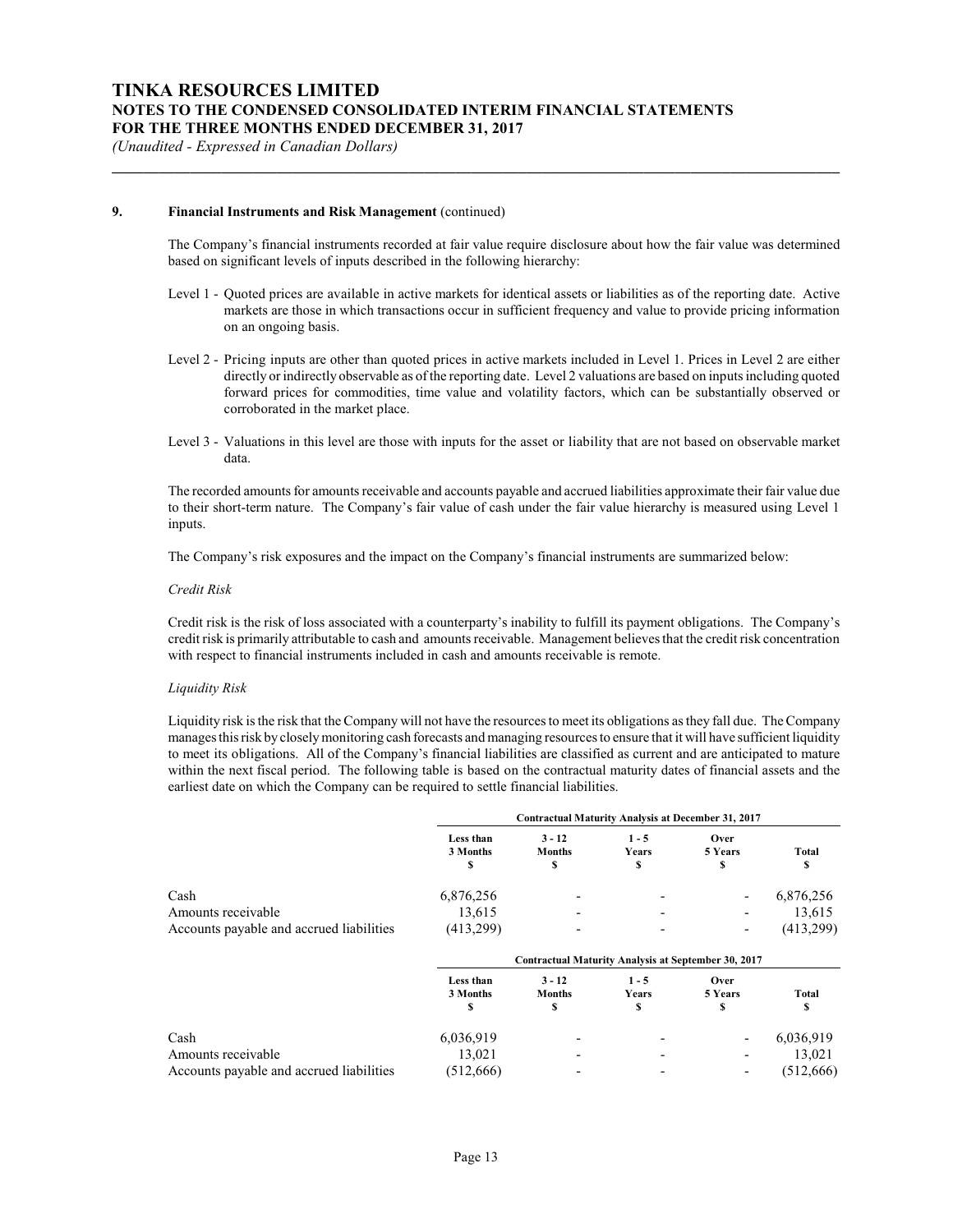#### **9. Financial Instruments and Risk Management** (continued)

#### *Market Risk*

Market risk is the risk of loss that may arise from changes in market factors such as interest rates, foreign exchange rates, and commodity and equity prices. These fluctuations may be significant.

**\_\_\_\_\_\_\_\_\_\_\_\_\_\_\_\_\_\_\_\_\_\_\_\_\_\_\_\_\_\_\_\_\_\_\_\_\_\_\_\_\_\_\_\_\_\_\_\_\_\_\_\_\_\_\_\_\_\_\_\_\_\_\_\_\_\_\_\_\_\_\_\_\_\_\_\_\_\_\_\_\_\_\_\_\_\_\_\_\_\_\_\_\_**

### (a) Interest Rate Risk

The Company is exposed to interest rate risk to the extent that the cash bear floating rates of interest. The interest rate risk on cash and on the Company's obligations are not considered significant.

#### (b) Foreign Currency Risk

The Company has operations in Canada and Peru which are subject to foreign currency fluctuations. The Company's operating expenses are incurred in Canadian Dollars and Peruvian Nuevo Soles and the fluctuation of the Canadian dollar in relation to other currencies will have an impact upon the profitability of the Company and may also affect the value of the Company's assets and the amount of shareholders' equity. The Company also maintains a US Dollar bank account with a Canadian bank. The Company has not entered into any agreements or purchased any instruments to hedge possible currency risks. At December 31, 2017, 1 Canadian Dollar was equal to 2.57 Peruvian Nuevo Soles and 0.80 US Dollar.

Balances are as follows:

|                                          | Peruvian<br><b>Nuevo Soles</b> | US<br><b>Dollars</b>     | <b>CDN</b> \$<br>Equivalent |
|------------------------------------------|--------------------------------|--------------------------|-----------------------------|
| Cash                                     | 200,520                        | 756.286                  | 1,026,616                   |
| Amounts receivable                       | 29.921                         | $\overline{\phantom{a}}$ | 11.617                      |
| Accounts payable and accrued liabilities | (577, 818)                     | $\overline{\phantom{a}}$ | (224, 345)                  |
|                                          | (347,377)                      | 756,286                  | 813,888                     |

Based on the net exposures as of December 31, 2017 and, assuming that all other variables remain constant, a 10% fluctuation on the Canadian Dollar against the Peruvian Nuevo Soles and US Dollar would result in an increase or decrease of approximately \$80,000.

#### *Capital Management*

The Company manages its capital structure and makes adjustments to it, based on the funds available to the Company, in order to support the acquisition and exploration of mineral properties. The Board of Directors does not establish quantitative return on capital criteria for management, but rather relies on the expertise of the Company's management to sustain future development of the business. The Company defines capital that it manages as share capital and cash. The Company will continue to assess new properties and seek to acquire an interest in additional properties if it feels there is sufficient geologic or economic potential and if it has adequate financial resources to do so. Management reviews its capital management approach on an ongoing basis and believes that this approach, given the relative size of the Company, is reasonable.